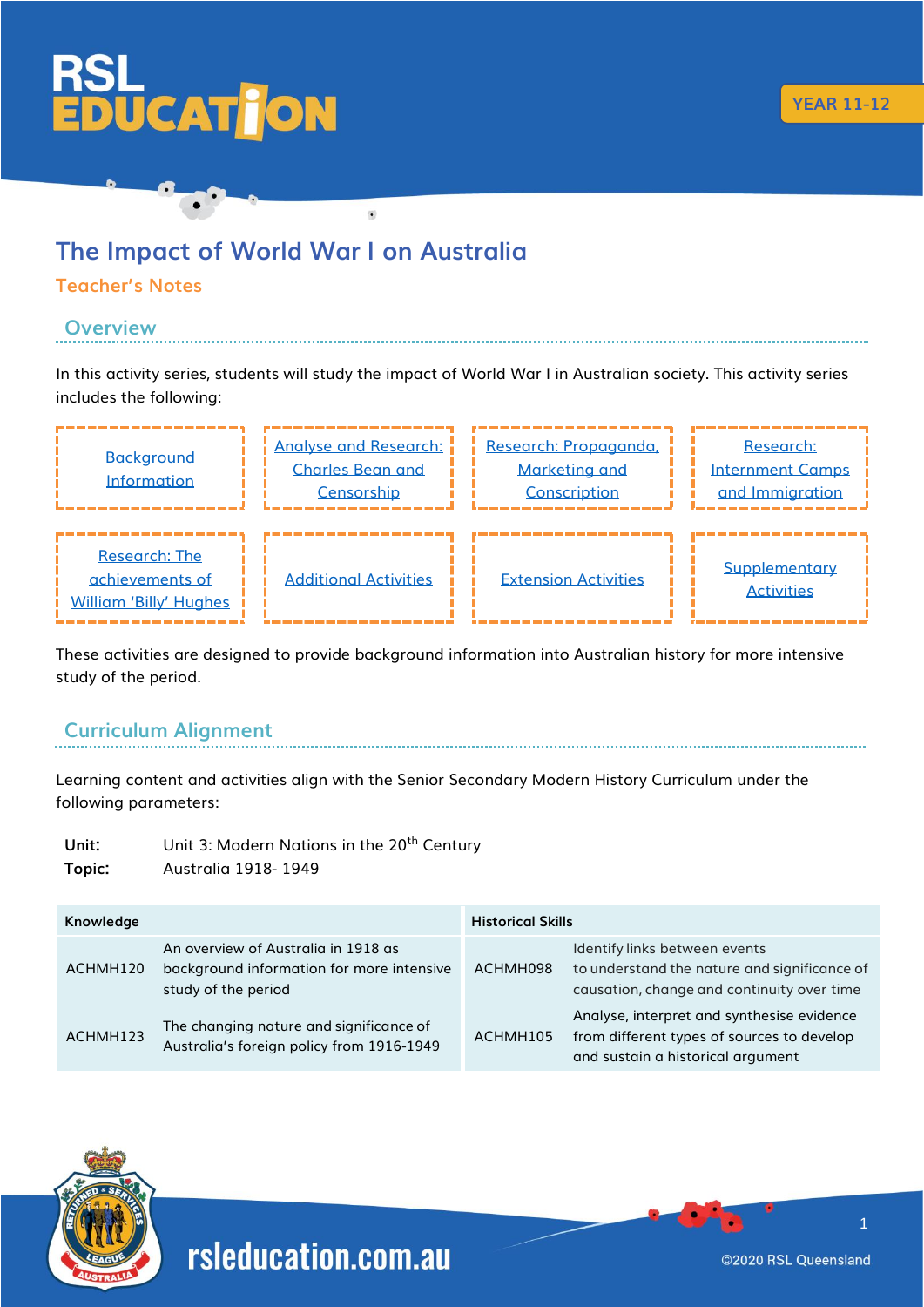### **ŪCAT<mark>i</mark>ON**

| <b>YEAR 11-12</b> |  |
|-------------------|--|

| Knowledge |                                                                                                                                                                                                                                     |
|-----------|-------------------------------------------------------------------------------------------------------------------------------------------------------------------------------------------------------------------------------------|
| ACHMH125  | The key features of post-<br>war reconstruction, including<br>industrialisation, immigration, the provision<br>of social welfare, and attitudes and policies<br>towards Aboriginal and Torres Strait<br>Islander Peoples, and women |
| ACHMH127  | The role and impact of significant<br>individuals in the period, for example W.M<br>Hughes, Sir John Monash, Vida Goldstein,<br>Ben Chifley, John Curtin, Robert Menzies                                                            |

 $\overline{\bullet}$ 

#### **Learning Goals Resources**

Students will learn about:

- Censorship during WWI as background information for more intensive study of the period.
- The role and impact of Charles Bean including his credibility as a source for the era.
- The marketing and propaganda around enlistment during WWI particularly in 1916-1917
- Conscription particularly in 1916-1917 in line with enlistment numbers as background information for more intensive study of the period.
- Internment Camps during WWI as background information for more intensive study of the period including its effects on society and policies such as immigration.
- William 'Billy' Hughes including his significance and impact in Australian history between 1915-1949.

**Kistorical Skills** 

ACHMH106

ACHMH107

ACHMH109

Teachers and students will require the following resources to complete the activities:

Evaluate the reliability, usefulness and contestable nature of sources to develop informed judgements that support a

Analyse and account for the different

perspectives of individuals and groups in the

Evaluate contested views about the past to understand the provisional nature of historical knowledge and to arrive at reasoned and supported conclusions

historical argument

past

- ☐ Computer or device with internet connection for research ☐ Projector, TV or Smartboard for the display
	- of images to the class for class discussion Students can complete the handouts
- ☐ digitally on their devices or the student handouts can be printed
- ☐ RSL Education website for images



### rsleducation.com.au

@2020 RSL Queensland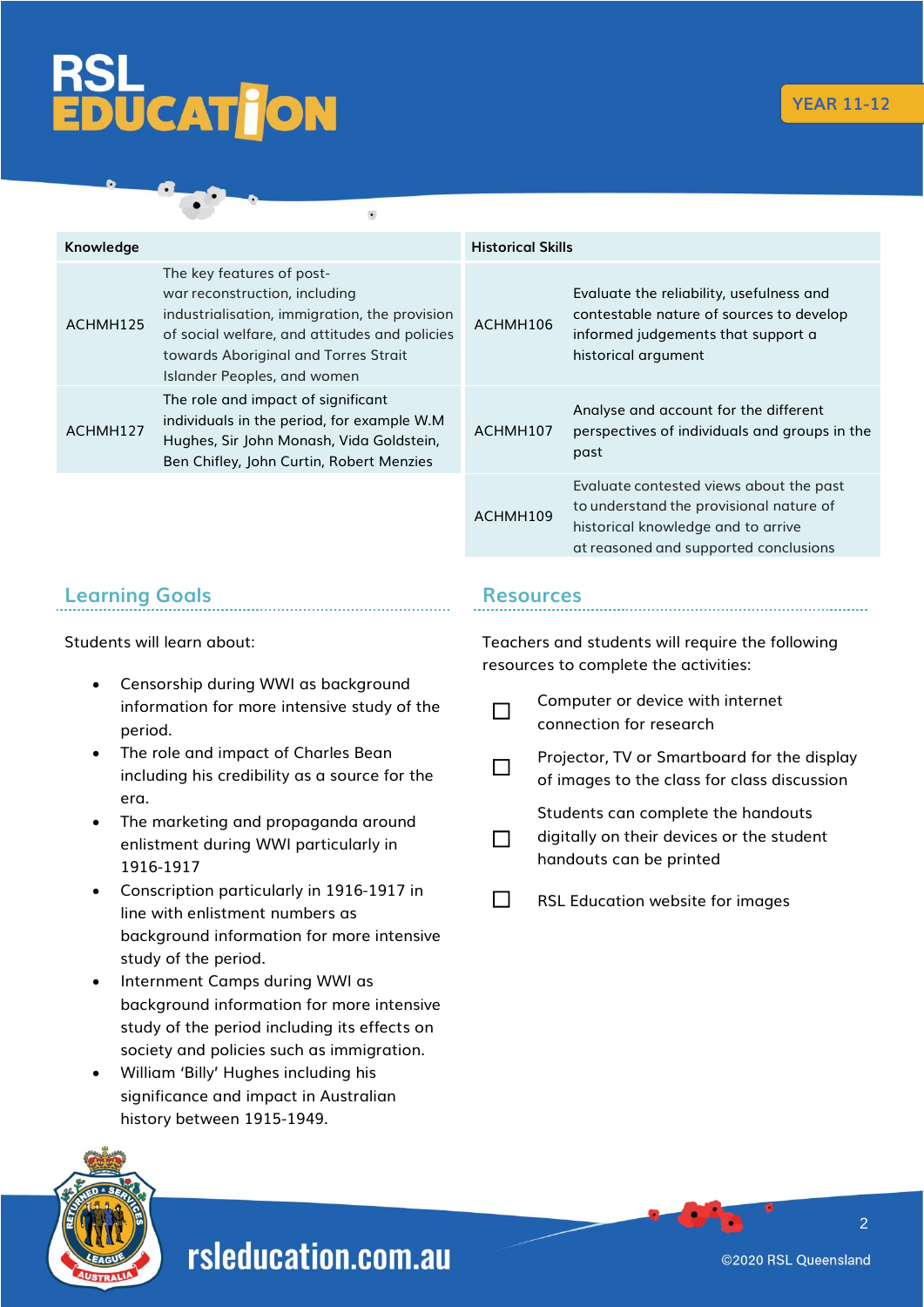### **UCATFON**

#### <span id="page-2-0"></span>**Background Information**

World War I considerably changed the future of Australia which led the country to become a member of the League of Nations. When war was declared in 1914, many Australian's rushed to enlist but as the war continued and the list of casualties grew, the list of men wanting to enlist declined. The government called two referendums on conscription, but they were both defeated. By the end of the war, more than 60,000 Australian soldiers had been killed. This provided Australian Prime Minister Billy Hughes the leverage required to play an active role in the talks that resulted in the treaty of Versailles. This was a significant milestone and achievement for Australia's foreign policy.  

At home, the Australian Government interned thousands of people who had been born in enemy countries like Germany or those who were Australian-born descendants of migrants from these countries. As soldiers began returning from the battlefields, many of them with terrible injuries, organisations like RSL were founded to provide support and camaraderie.

To the historian, images and documents collected during a war are important sources of evidence. Using the images and other supporting documents which can be accessed online, complete the following activities



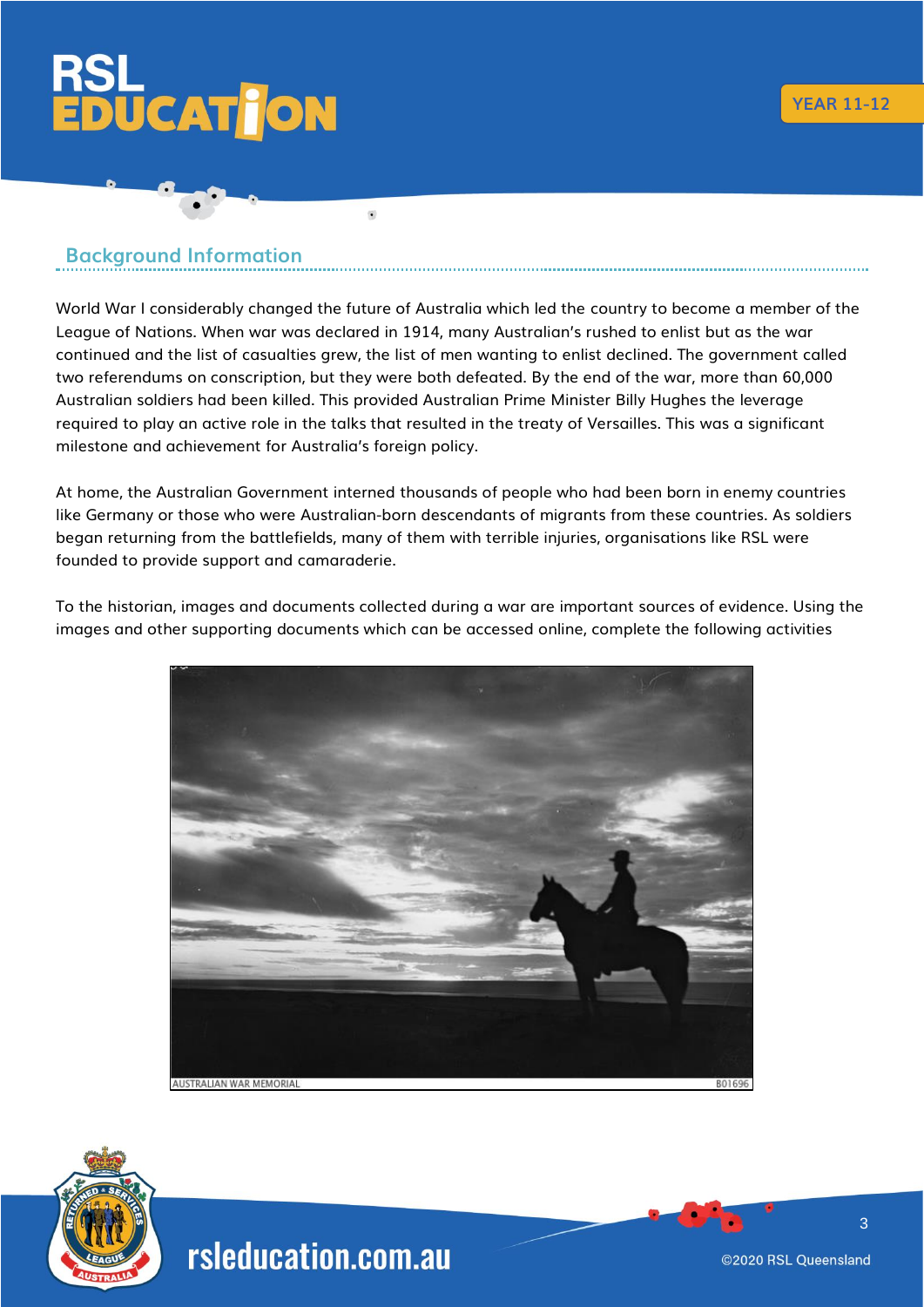## HSL<br>Educat<mark>ij</mark>on

### <span id="page-3-0"></span>**Analyse & Research: Charles Bean and Censorship**

#### **Setting the Scene**

The image to the right, depicts Charles Bean, an official war correspondent in the trenches during World War I. Bean was a journalist and not a professional historian. In September 1914, the Australian Journalists Association chose him to become Australia's official war correspondent. He travelled to Egypt with Australian troops and landed on the Gallipoli peninsula on 25<sup>th</sup> April 1915. Despite suffering a wounded leg at Gallipoli, Bean travelled with Australian troops to the western front where he continued to work in the capacity of official war correspondent.

*Right: Charles Bean walking in the muddy trenches of the western front during WWI*

*Below Left: A soldier carries a wounded medical officer in Ypres, 1917 Below Right: Soldiers walking through the battlefield in Ypres, WWI.*





**YEAR 11-12**





### rsleducation.com.au

@2020 RSL Queensland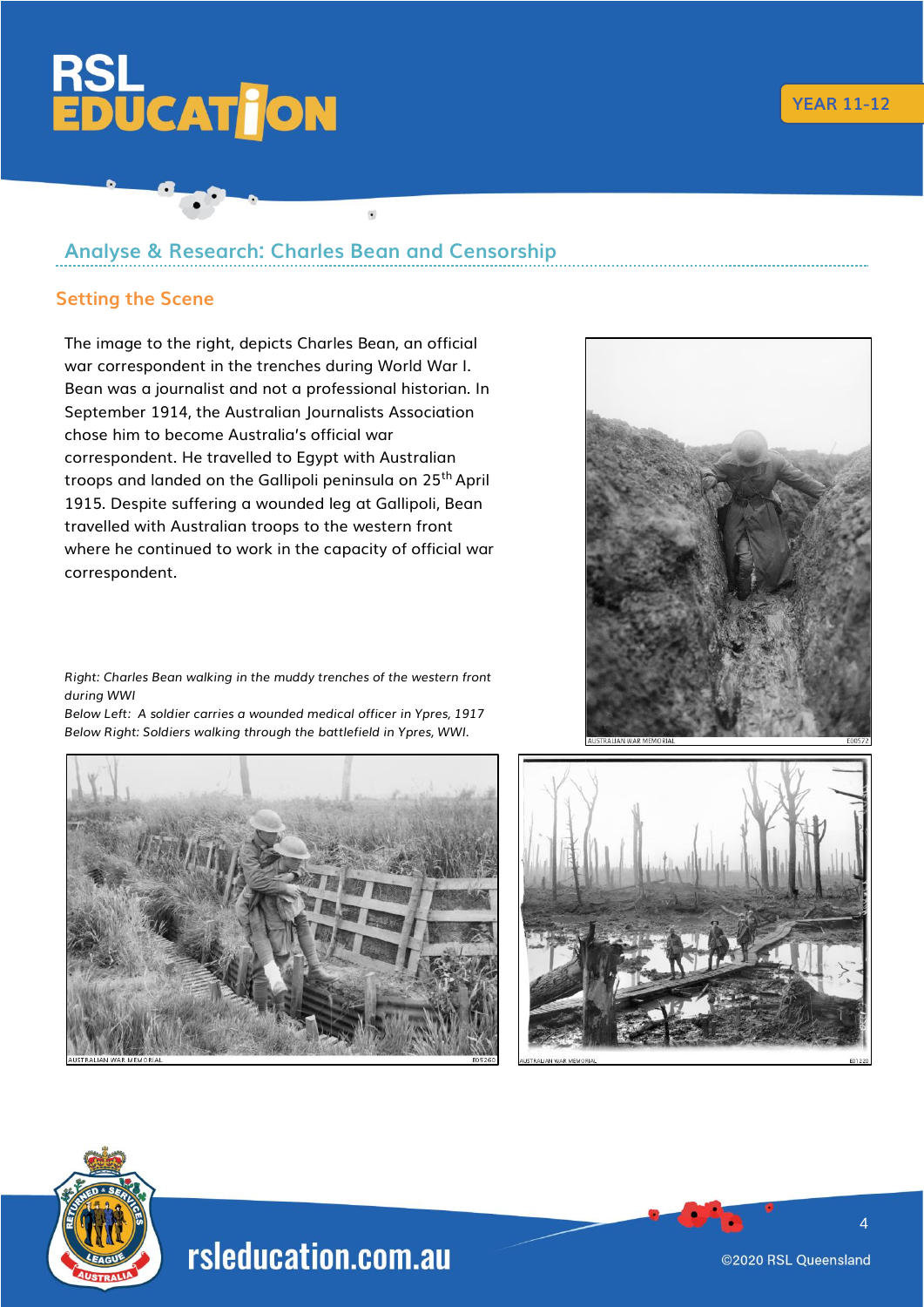# **ÜCAT<mark>i</mark>ON**

#### **Introduction and Engagement**

Engage your students into a discussion about the three images. This discussion should include making comparisons between the image of Charles Bean and the images of the soldiers at Ypres. Additionally, you may wish to discuss the way information was communicated at the time as opposed to the availability of information today. You may also wish to share additional information with your students about the importance of war correspondents and Charles Bean.



**Q1**

To enhance the student experience perhaps show a trailer or snip it from YouTube of the documentary Charles Bean's Great War.

#### **Analyse** Analyse and compare the images of Charles Bean and the Soldiers at Ypres and then answer the following questions.

After viewing and discussing the stimulus with the group, ask the students to answer the following questions. These questions could be answered as a class, in small groups or individually.

Based on the image of Charles Bean and the images of the soldiers at Ypres, do you think Bean experienced the same conditions as the soldiers? Why/ Why not?

*Answers should reflect what students are able to see in the images in addition to using preconceived ideas and knowledge of conditions in Gallipoli and the Western Front. Answers should contain an analysis of what Bean is wearing, the surroundings and other items to justify their answer*.

**Q2** Do you think this image of Charles Bean would enhance or strengthen Bean's credibility as a source? Why/why not?

*Answers will vary but they should reflect analysis of the image and reasons why Bean is or is not a credible source. This analysis can be accompanied by any other knowledge that they have on Charles Bean.*

Students will further investigate the credibility of Charles Bean's work by reading and analysing one of his works. Students will read a copy of a speech that Bean penned to be delivered to Australian Schools at the presentation of the Peace Souvenir Medals after WWI. If students do not have access to a computer or device where they can read the speech online, google the speech and display It on a projector or smartboard for students to read individually or as a group. In this activity students are exploring the writing of Charles Bean and his accounts and reflections of WWI. The students are also provided with the following quote from



rsleducation.com.au

©2020 RSL Queensland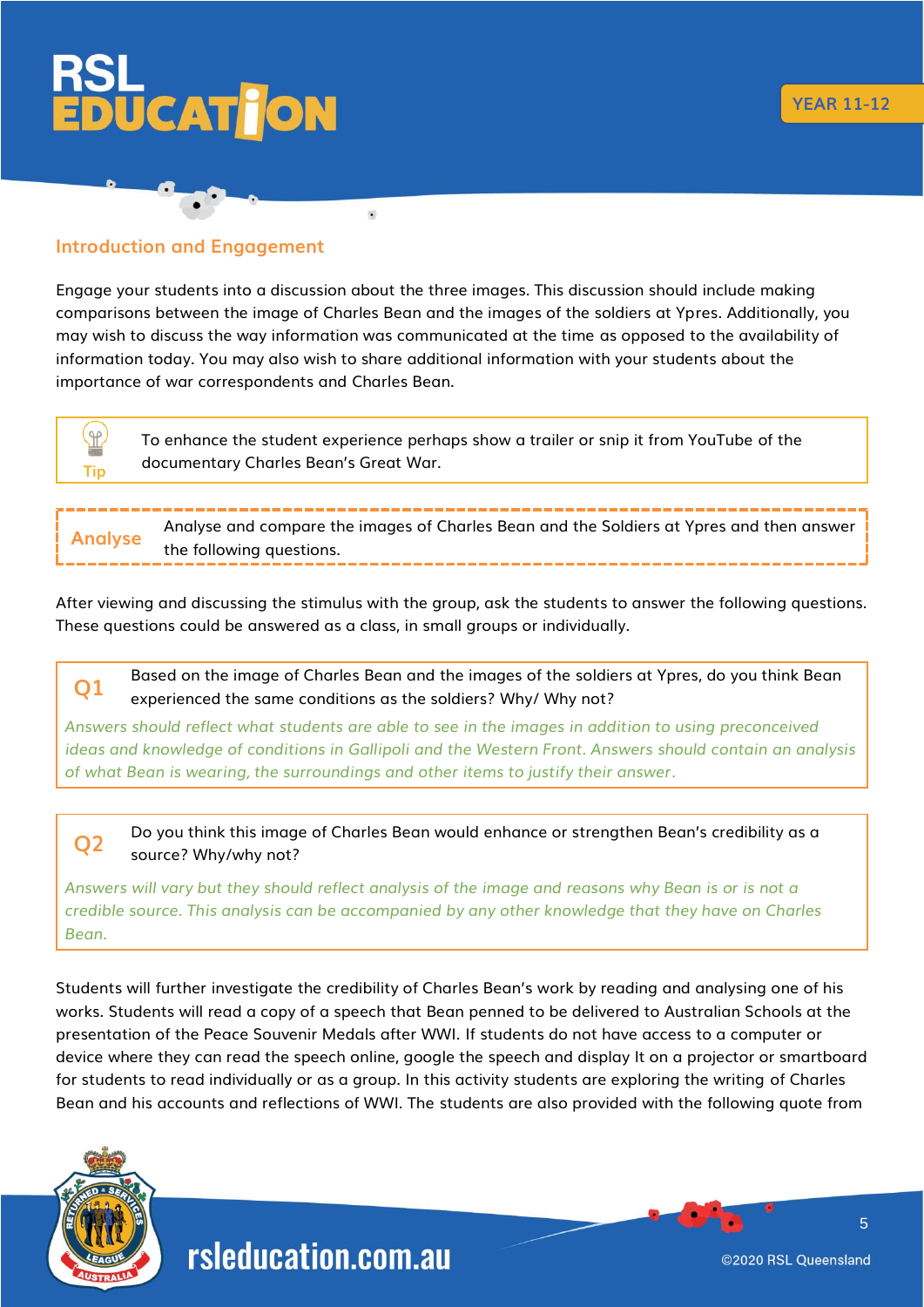## **UCATFON**

Ernest Hemingway's book Men at War. The quote is designed to provide another writers perspective on the war for students to think about when assessing Bean's credibility.

**Analyse** Google 'Charles Bean Speech' and find the transcript located on the ANZAC Portal. This speech was delivered throughout Australian Schools at the presentation of the Peace Souvenir Medals after World War I. Read the speech and the quote from Ernest Hemingway then answer the following questions.

 $\epsilon$ 

*The last [war]… was the most colossal, murderous, mismanaged butchery that has ever taken place on Earth. Any writer who said otherwise lied. So, the writers either wrote propaganda, shut up or fought.*

- Ernest Hemingway

**Q3** After reading a sample of Bean's work and the quote from Ernest Hemingway, do you feel that Bean had to censor his writing to prevent Australians learning about the horrors experienced by men in the field? Why/ why not?

*Answers will vary but they should reflect an analysis of the primary source in addition to drawing on their pre-conceived knowledge of WWI.* 

#### **Q4** Do you think that the work of Charles Bean is credible? Why/why not?

*Answers will vary but should include an analysis of Charles Bean's work, the conditions he was working in and include any other details that may impact his credibility.* 

**Research Censorship during WWI and investigate the effect censorship has had on** Australian Society post WWI.

Research can be conducted in small groups or individually. Students should use the following questions to direct and assist with their research.



Students could brainstorm their thoughts with the answers placed on the board prior to conducting their research. This will assess any prior knowledge and ideas that they may have on Censorship.



rsleducation.com.au

©2020 RSL Queensland

6

**YEAR 11-12**

"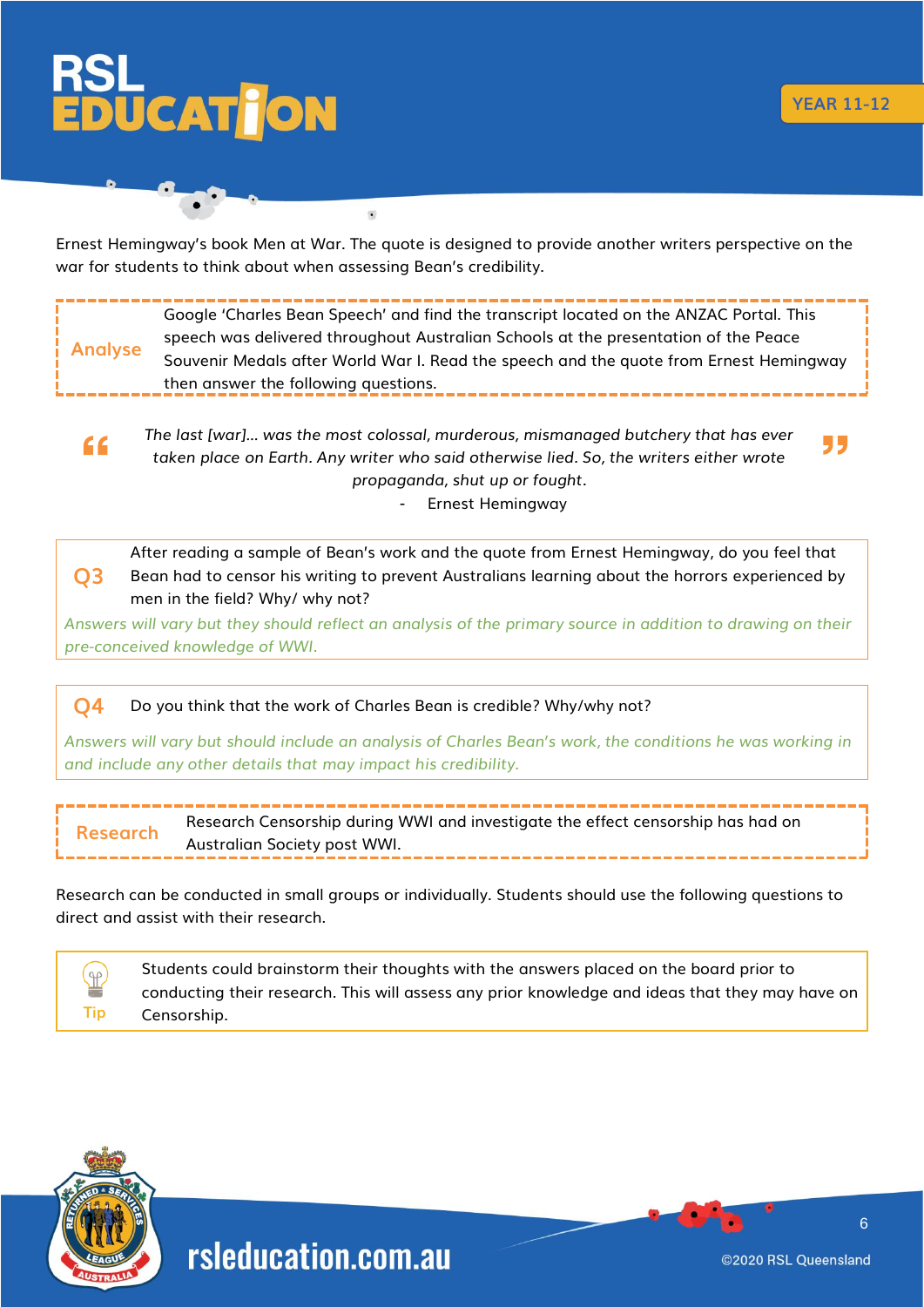# **UCATFON**

**YEAR 11-12**

**Q5** Do you think that censorship would have impacted the general population's perceptions of what veteran's experienced on the battlefields of WWI? If so, list some possible impacts that this may have had to Australian society.

*Answers should include a brief analysis on the power of censorship and its impact on people who experienced events first-hand. It should also include the greater flow on effect in society.* 

 $\overline{\phantom{a}}$ 

What impact do you think censorship and the work of journalists such as Charles Bean has had<br> **Q6** Material Material Material Material Material Material Material Material Material Material Material Material Ma on Australian society from 1918-1949?

*Answers could include a comparison and analysis of how people received information at the time and could include other events where censorship was prevalent including WWII. This could include censorship in several areas including Media, TV shows, Movies and other information relevant to the period. This could include possible assumptions that could be made by the general public and its impact.* 

**Q7** Do you think that Charles Bean should be considered a significant individual in the period 1918- 1949? Why/ Why not?

*Answers will vary according to students' own perceptions with regards to significant individuals and their own definition of what a significant individual in history is. Answers should include reasons why this person is significant including how his achievements directly impacted Australia.* 

#### **Activity Closure**

In closing, have a discussion on the effects of censorship to greater society. This could include items such as a basic understanding of not knowing what Veteran's experienced to the overall effects of Censorship. Discuss key concepts of how Censorship, the events of WWI and the integrity of the journalism impacted society after 1918.

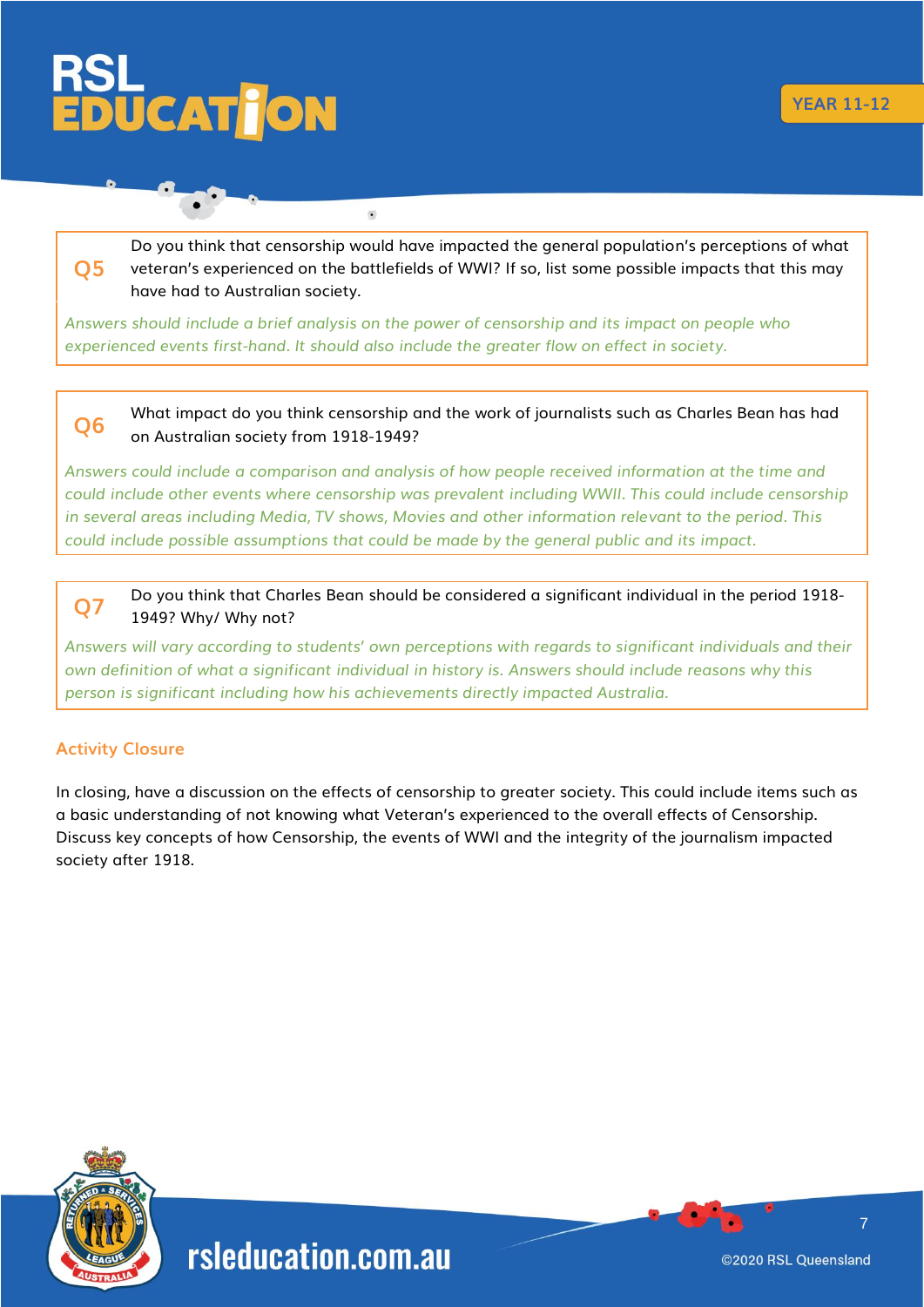### nel<br>E**ducat<mark>i</mark>on**

### <span id="page-7-0"></span>**Research: Propaganda, Marketing and Conscription**

#### **Setting the Scene**

TO THE MEN OF

And are not game to take the sporting

chance the Anzac took when they sacrificed themselves for you!

of Australia by hesitating and shirking

Are you going to tarnish the fame

Are you content to hide yourself

behind the blood of men and the s

Remember the unwritten law! This is the law of Australia As sure and as certain as fate,

Take your share of your trout And never go back on your

AUSTRALIAN WAR MEMORIAL

live for ever!

your job?

of women?

AND CENTRAL

men seem to think they can

The number of men volunteering to enlist at the beginning of the war was so great that many were turned away. By 1916, however, the Australian Imperial Force (AIF) needed reinforcements and the number of men enlisting had decreased significantly.

At the time, military training had been compulsory since 1911 but it did not allow for compulsory overseas service. Two plebiscites aimed at introducing conscription for overseas service were held in 1916 and 1917. The 1917 plebiscite was rephrased so that only single men, widowers and divorcees without dependents between the ages of 20 and 44yrs would be conscripted. Both plebiscites were defeated with the defeat of the second closing the issue for the remainder of the war. With the plebiscites being defeated, the government was relying on posters and marketing campaigns to boost the dwindling enlistment numbers.





### rsleducation.com.au

©2020 RSL Queensland

**YEAR 11-12**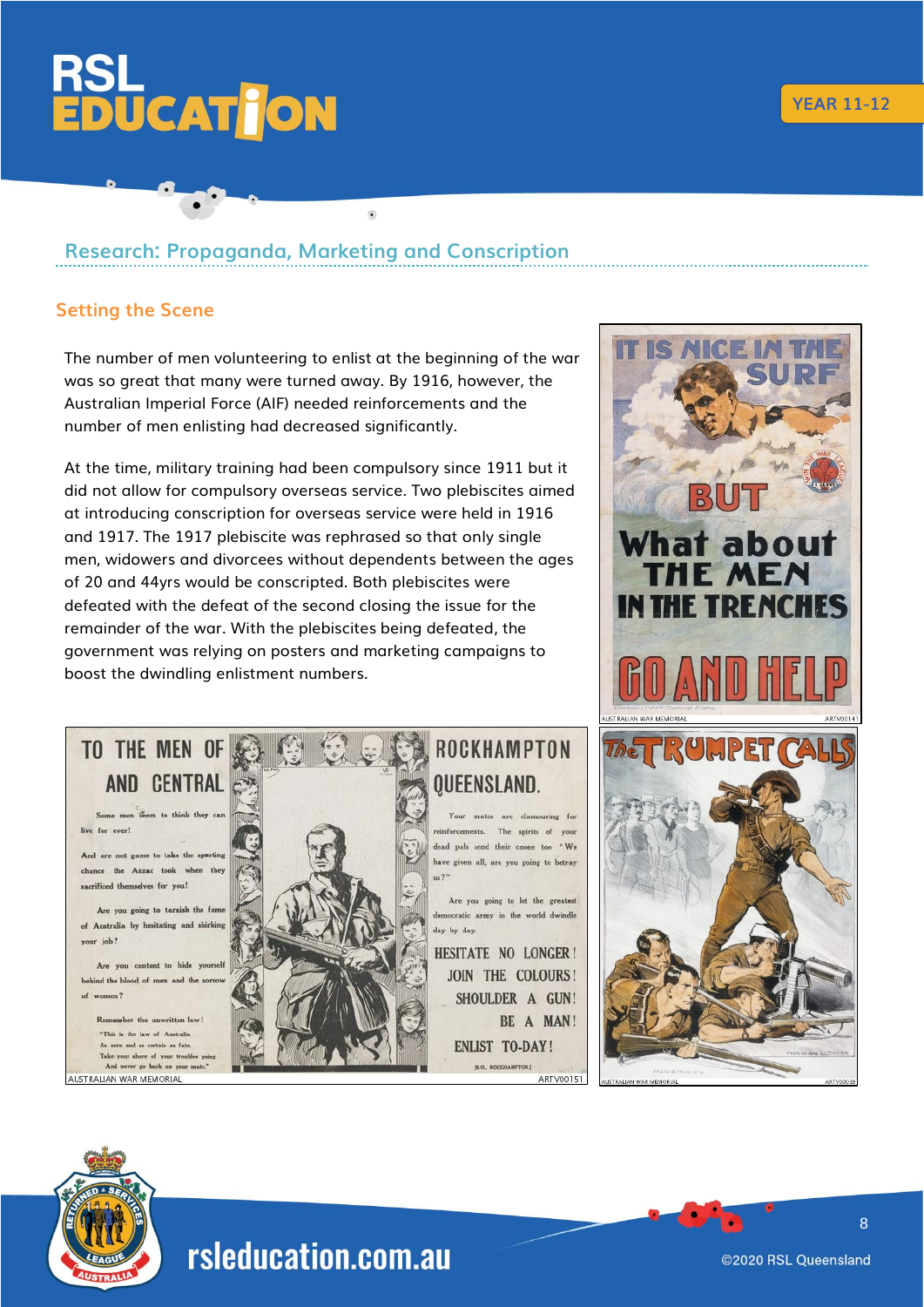# **ÜCAT<mark>i</mark>ON**

#### **Introduction and Engagement**

Using the image of the call to enlist posters together with the introductory and background information, have a class discussion about the seriousness of the posters and what they present and what feelings they encourage. You may also want to assess your student's prior knowledge and ask them what other things may have featured on the posters and why e.g. women being encouraged to send men to war, mateship, guilt etc.

**Research** Research the conscription debate during World War I and then answer the following questions.

After viewing and discussing the stimulus with the group ask your students to answer the following questions. These questions could be answered as a class, in small groups or individually. This activity could be conducted as a guided research task where students use the questions to direct and assist their research on the topic.

Based on the call to enlist posters, which poster do you think would have been the most effective **Q1** and why?

*Students should identify a poster they feel would have been the most effective for the times. Individual answers will vary but should include items such as imagery, language, overall design and what Australian society and culture was like at that time.* 

#### **Q2**

Do you think that the censorship of information from the Western Front increased as a result of the enlistment numbers? Why/why not?

*Answers will vary but they should include an analysis of the marketing material in addition to the background information provided at the beginning of the activity.* 





@2020 RSL Queensland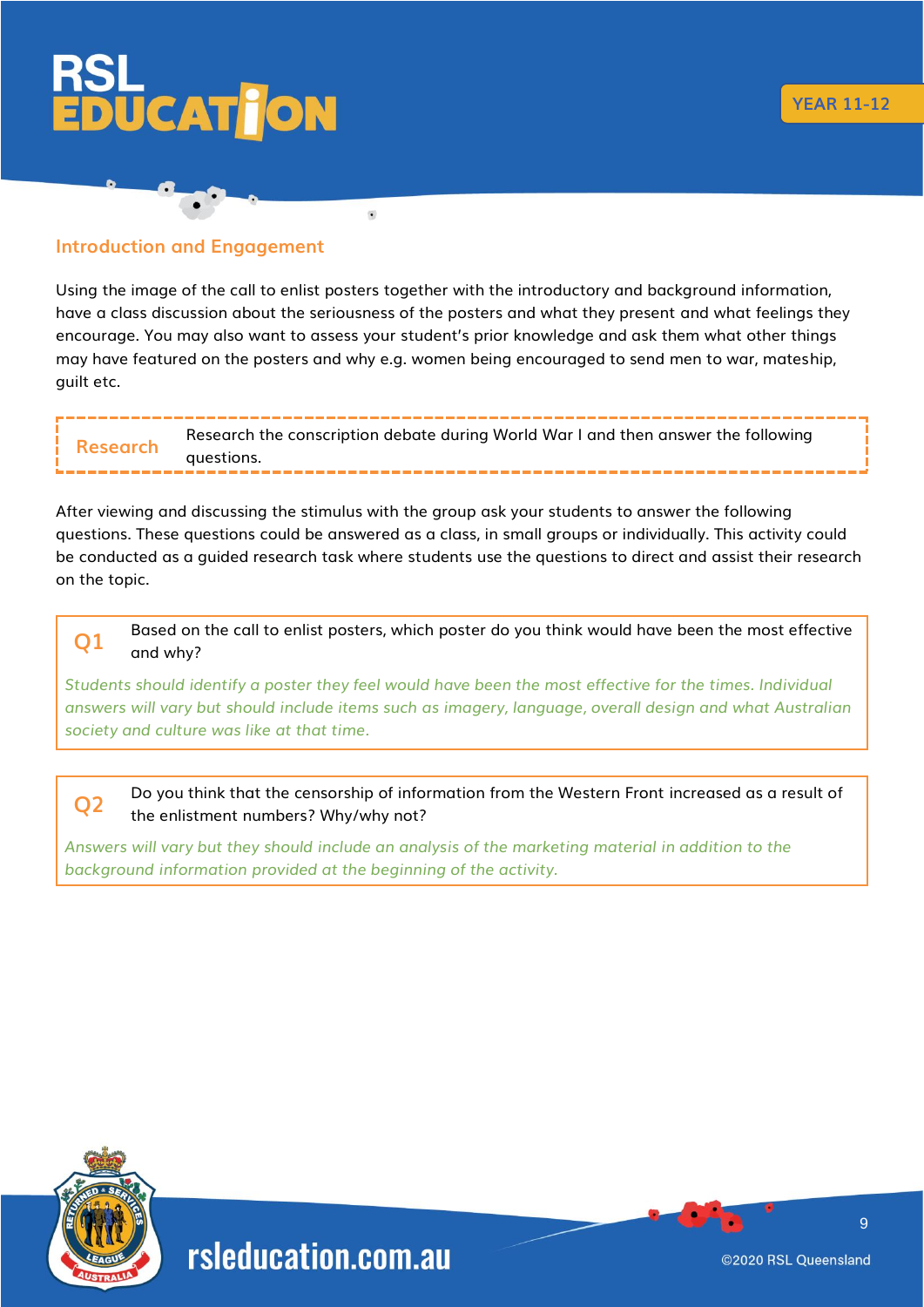## nel<br>E**ducat<mark>i</mark>on**

**Q3**

The topic of Conscription was fiercely debated from both sides due to political and socioeconomic factors. The topic continues to be debated till this day.

 $\bullet$ 

List 5 reasons for and against conscription. The reasons should also reflect the time period between 1915-1945.

*Answers will vary as students will be taking into consideration a variety of topics ranging from political to socio-economic considerations. Students answers should also reflect the period between 1915-1945.* 

| For                                                                                                                                                                                                                                                    | Against                                                                                                                                                                                                                                                                                                                                                                                       |
|--------------------------------------------------------------------------------------------------------------------------------------------------------------------------------------------------------------------------------------------------------|-----------------------------------------------------------------------------------------------------------------------------------------------------------------------------------------------------------------------------------------------------------------------------------------------------------------------------------------------------------------------------------------------|
| 1. Duty for England<br>2. Fear for Australia's safety<br>3. Outrage at Germany's attack<br>4. Australia's reputation<br>5. Following the path of other countries<br>such as Great Britain, Canada and New<br>Zealand.<br>6. Men required for the front | 1. Effect on morale and ability to fight<br>cohesively on the front line<br>2. Fear of jobs being taken over by women<br>or foreign labour causing wages to fall<br>and worsening work conditions<br>3. Unjust to send someone else to their<br>death in addition to rising casualties<br>4. Fairness of Draft policies<br>5. Costs too much to train soldiers who<br>don't want to be there. |

#### **Q4** If conscription was passed, how would this have impacted Australia from 1917- 1945?

*Answers will vary but should include factors relating to political and socioeconomical factors in line with the period from 1917- 1945. This could involve factors relating to the war-effort or back at home either during or post-war. Students could reflect on items such as women in the Workforce, Casualties, effect on the health system, social aspects such as the impact on young families, economic and workforce factors.* 

#### **Activity Closure**

In closing, have a discussion on the effects of propaganda, marketing and conscription to greater society. This could include a discussion around how veteran's returning home may have felt about the propaganda, marketing and conscription. Discuss how these ideas may have influenced future events from 1918-1949.



rsleducation.com.au

@2020 RSL Queensland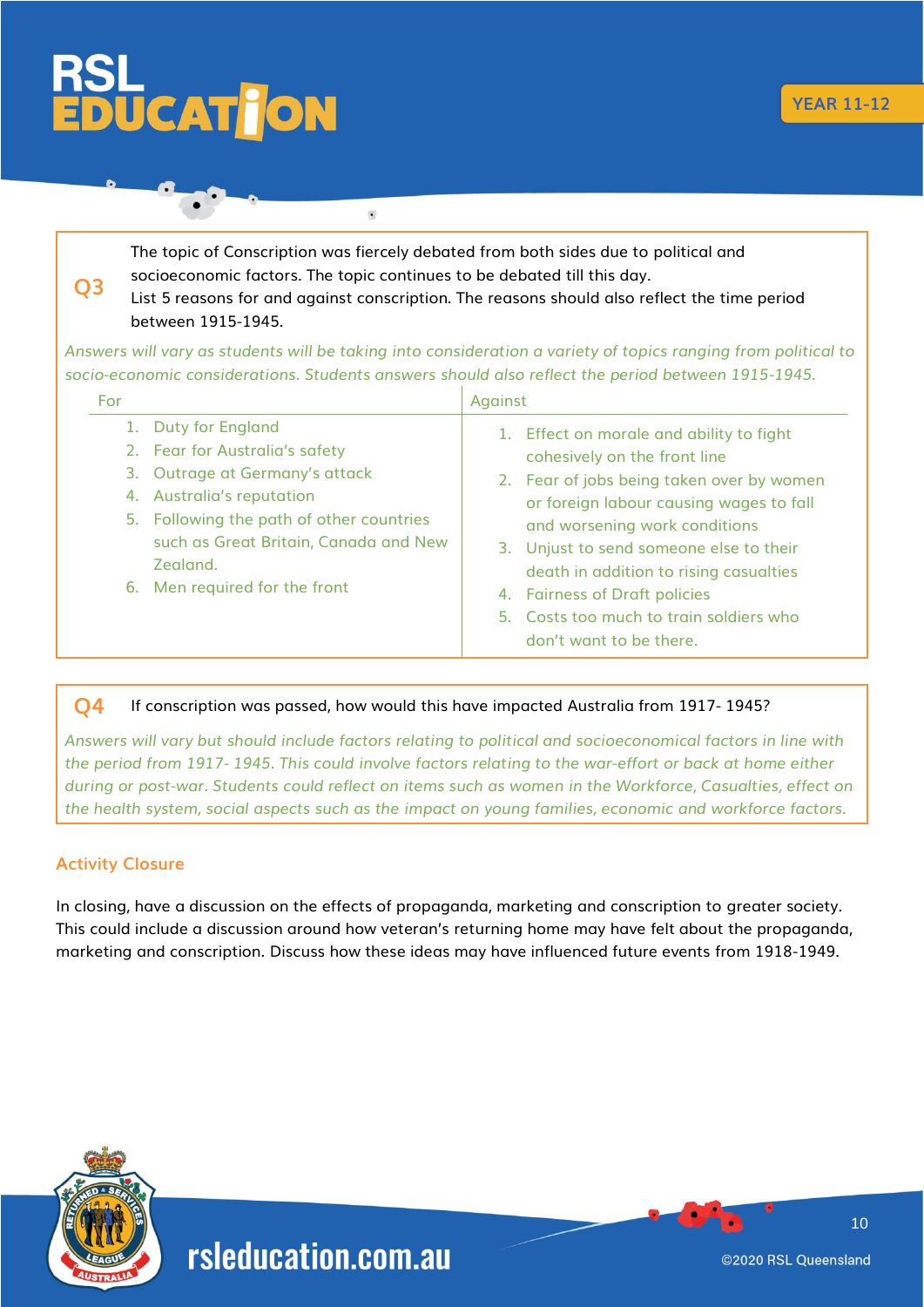### **EDUCAT<mark>i</mark>ON**

### <span id="page-10-0"></span>**Research: Internment Camps, Immigration and the effects of WWI on the German Australian Community**

#### **Setting the Scene**

Prior to WWI, German settlers migrated to Australia as early as the 1850's due to the rising nationalist movement in Germany. The most common areas of German settlements included Western Australia, the Barossa Valley in South Australia, the Riverina in New South Wales and South East Queensland. They predominantly started wheat and dairy farms as well as establishing wineries. In 1914, the German community was well-liked and had their own schools, churches, music, food and in some cases place names. However, the growing hostilities overseas and the commencement of WWI changed this once well-liked community to a community that was now facing growing hostility and animosity.

The image to the right is a picture taken of the German internees at Berrima who were interned in Berrima Gaol. Almost 7,000 people were interned during WWI across Australia which included:

- Staff of Merchant Ships and other vessels caught in Australian ports
- Naturalised British subjects who were born in enemy countries such as Germany
- Naturalised and native-born Australians of German descent
- Staff of German companies who were temporarily living in Australia.

The internees were interned in Camps all over Australia with the biggest being Holsworthy in New South Wales.





### rsleducation.com.au

@2020 RSL Queensland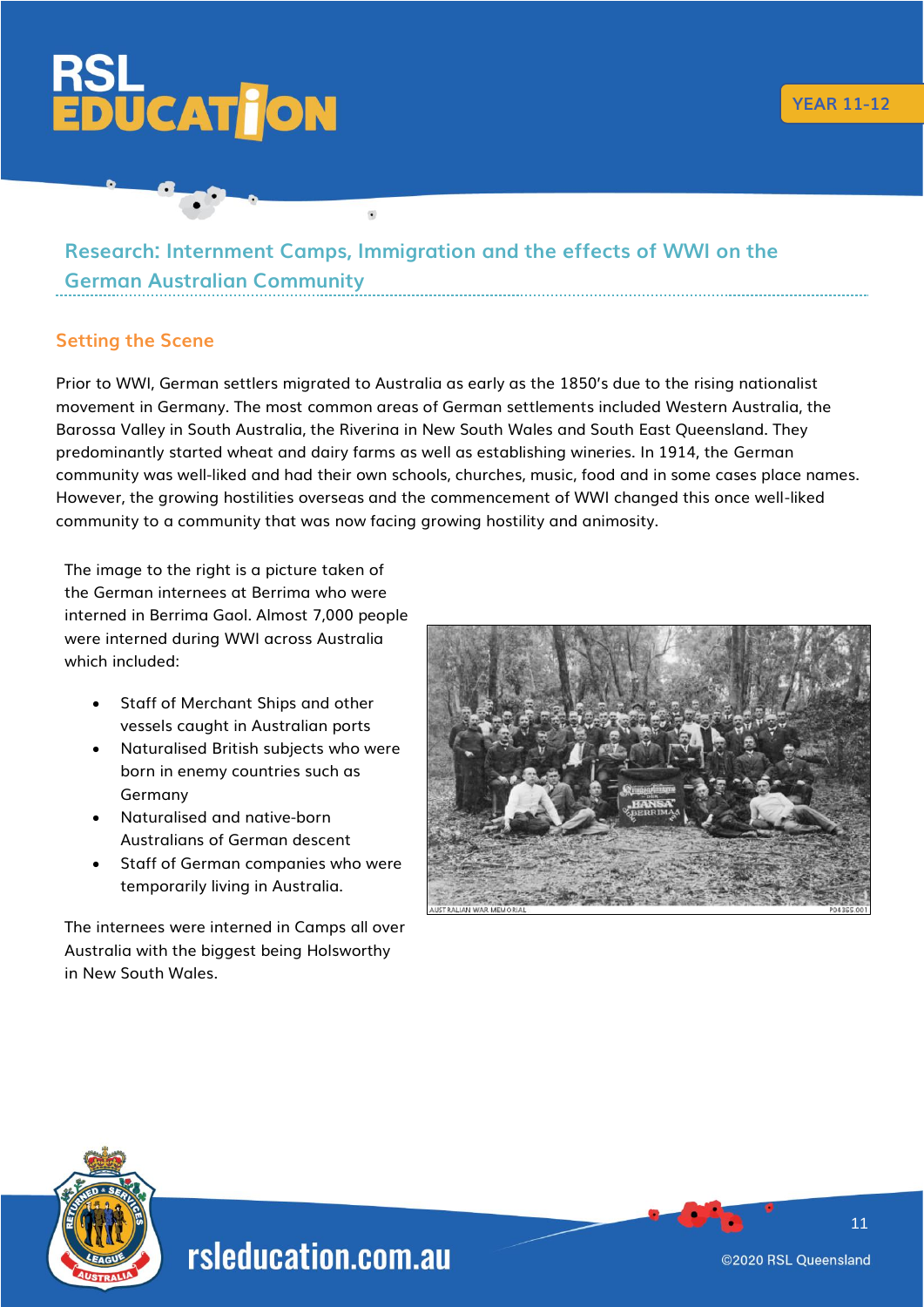# **UCATION**

#### **Introduction and Engagement**

Use the image of the German internees at Berrima and the introductory information to start a class discussion to get students engaged in the topic. You may wish to share additional information or relate the idea of internment camps back to more recent events in history.

**Research** Research internment camps of World War I and then answer the following questions.

After viewing and discussing the stimulus with the group, ask your students to conduct some research into internment camps of WWI and then answer the following questions. This activity could be completed in pairs or individually.

**Q1** What do you think motivated Australia to isolate or imprison those of German descent during WWI?

*Answers should include the following:* 

- *National security fears especially for German sailors who had just arrived in Australia off the cargo ships.*
- *Fears that they might return to Germany to fight against Australians.*

#### **Q2** What happened to the camps and internees at the end of WWI?

*Answers should include the following:* 

- *The internment camps were closed.*
- *Internees were deported to Germany regardless of their birth country. Some internees waited until 1920 to be deported.*
- *1,000 people appealed to stay in Australia and only 306 appeals were granted. Most of these were from Holsworthy Camp and had wives, children or other dependents in Australia. These 306 were released and allowed to return to their homes and dependents.*





@2020 RSL Queensland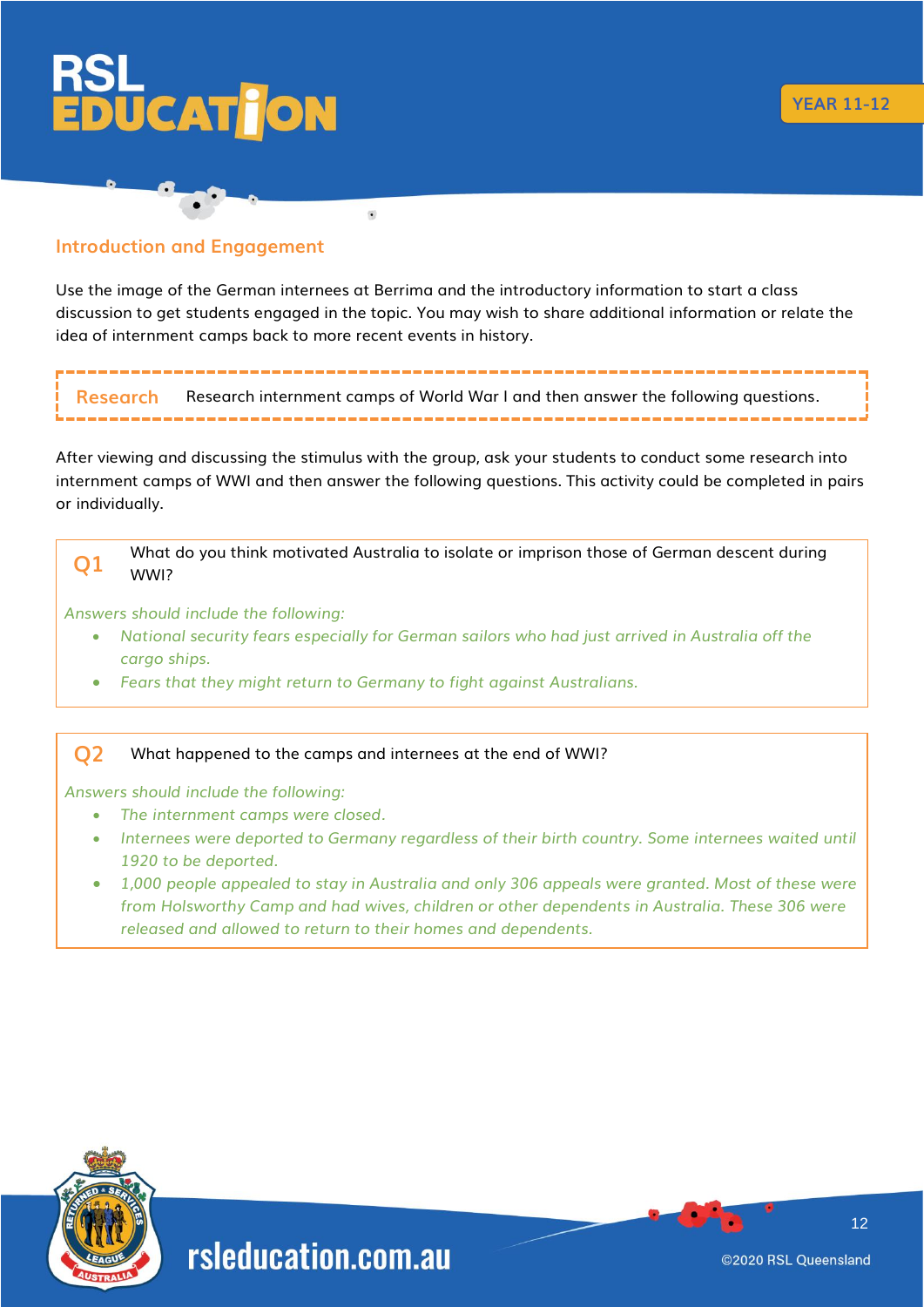### **EDUCAT TON**

How did WWI and other events prior to 1918 effect Australia's immigration policy at the end of the war?

#### *Answers should include the following:*

**Q3**

• *Stronger focus on the preservation of the White Australia Policy.* 

 $\ddot{\phantom{a}}$ 

- *Stronger focus on British immigration.*
- *Focus on the 'right' type of men and immigration into rural areas as opposed to cities.*
- *Implementation of the Aliens Registration Act 1920 which monitored suspected aliens to be arrested without a warrant and the collection of suspects' fingerprints.*
- *During 1918 and 1919 almost 150 naturalisation certificates were cancelled most of these were internees.*
- *The Nationality Act 1920 granted the Governor General absolute discretion over naturalisation. It also allowed for the revocation of the citizenship of naturalised British subjects and people whose mother or father were naturalised without appeal.*
- *The Immigration Act 1920 did not allow people suffering from psychological conditions entry as it was seen to keep Australia pure, physically and mentally. This policy also allowed migrants to be restricted or refused based on their ideals. Germans, Austrian-Germans, Bulgarians, Hungarians and Turkish were also excluded for 5 years.*

**Q4** The internment camp of Berrima was the Berrima Old Gaol. Google Berrima Old Gaol and look at what it looks like now using google street and satellite views. Compare these views with old pictures of the Berrima Internment Camp then write a description of what you think it may have looked like in 1917. Include your research into living conditions experienced by internees and service personnel in your answer.

#### *Answers should include the following:*

- *Description of site including the high concrete walls with no/limited gardens and grass.*
- *Daily life was structured around morning roll call and evening roll call.*
- *In Berrima, internees could wander within a two-mile radius of the Gaol but were locked up in the evening. This provided internees with the opportunity to use the river for activities such as: swimming, fishing and boating. This wasn't the case in all internment camps.*
- *Internees often built camp facilities such as huts and clubhouses*
- *Internees also built other items such as vegetable gardens. They sold the vegetables to the camp kitchen and occasionally in the local community.*
- *They created theatrical and musical performances including building a stage platform.*
- *Internees also baked German-style pies, cakes and pastries which they then sold.*



@2020 RSL Queensland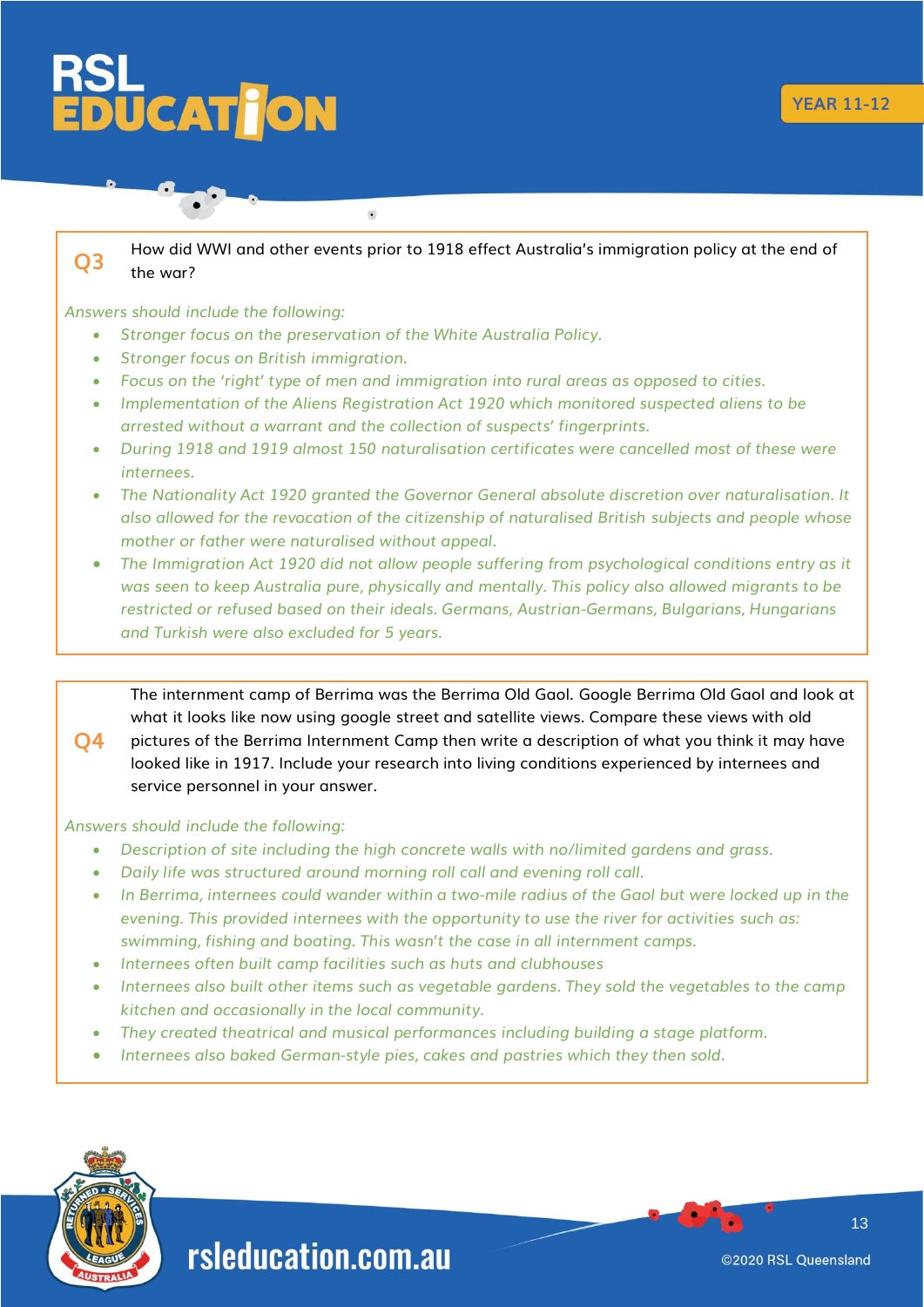## **EDUCAT JON**

#### **Q5** How did these internment camps benefit the local community?

 $\ddot{\phantom{a}}$ 

*The below answers are based on benefits experienced at Berrima:* 

- *The local population increased and, in some cases, doubled.*
- *Country towns began to prosper economically as the internees purchased items from local stores such as bread, meat and other items.*
- *The townspeople-built relationships with the internees as some could speak English and internees offered to assist the community.*
- *Families of the internees also rented houses in the local towns.*
- *In Berrima, visitors started travelling to the local community as word spread about the internees. This caused vandalism and antagonism. A large high wire fence was then constructed cordoning off 20 acres to provide more privacy and protection for the internees.*

#### **Q6** Research two internment camps that existed during WWI and then compare the living conditions and treatment at each of these camps.

*Answers will vary depending on the internment camp the students have selected. Answers should include items such as housing, facilities, spare time, ability to leave the camp, food and provisions in addition to general treatment. There are some records of overcrowding, malnourishment/ rations, working camp arrangements and different social activities including newsletters, theatre, music and art.* 

#### **Q7** How did the outbreak of WWI effect the German Australian Communities?

*Answers to include some of the following:* 

- *Food was renamed*
- *Schools were closed*
- *Churches were closed*
- *Place names were changed to British ones*
- *People changed their names to less German sounding ones*
- *Fractured families as some family members were sent to camps and deported at the end of the war.*

#### **Activity Closure**

In closing, discuss some of the effects that internment camps and WWI has had on Australia. This could include immigration, trade and other foreign policies. You could also discuss the social and economic impacts of internment camps both short and long term. If you are using this activity as a starting point to discuss Australia's foreign and immigration policies between 1918-1949, ensure you prepare your students for your follow-on or extension activity.





@2020 RSL Queensland

**YEAR 11-12**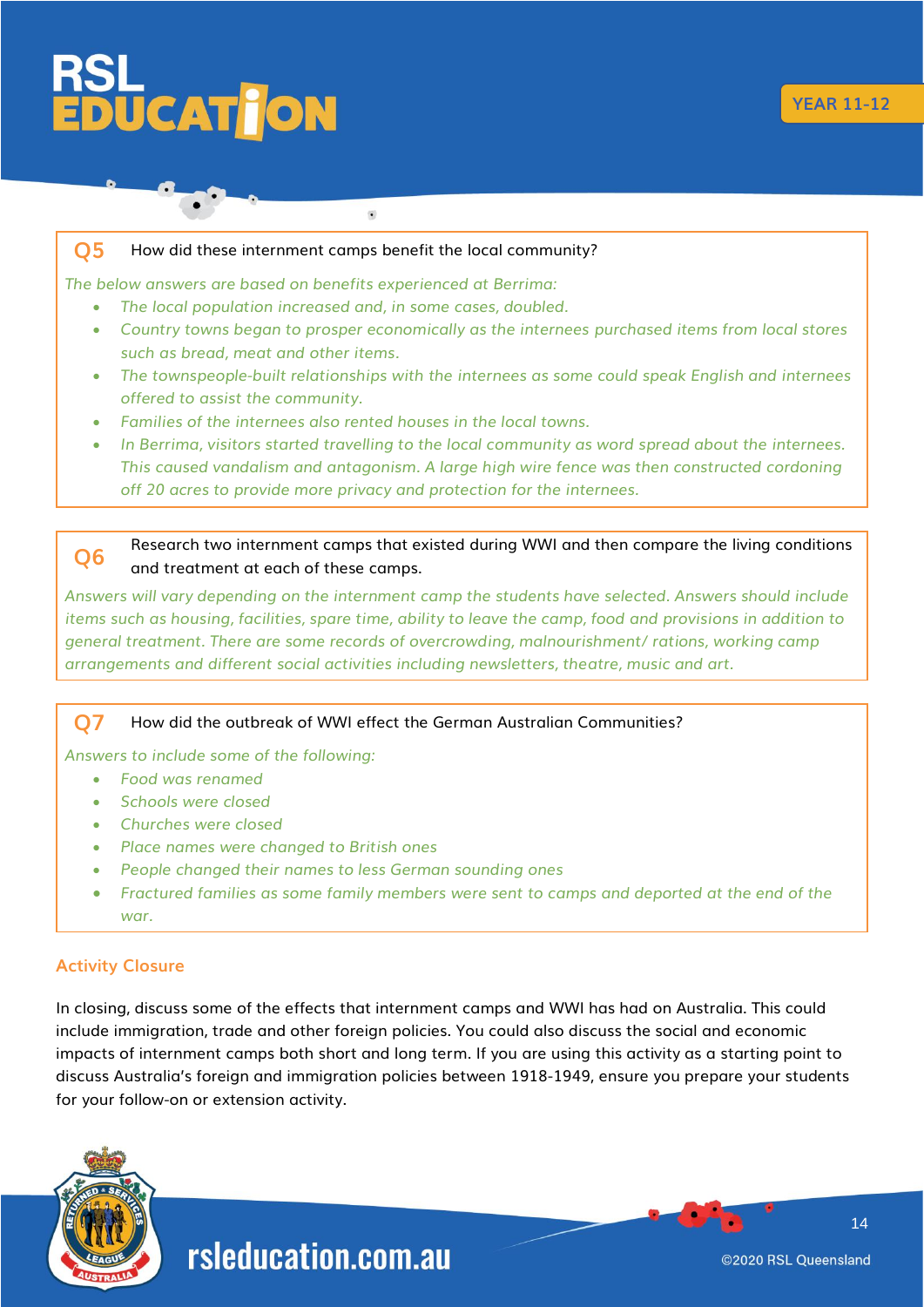### **EDUCAT<mark>i</mark>ON**

#### <span id="page-14-0"></span>**Research: The Achievements of William 'Billy' Hughes**

#### **Setting the Scene**

The image to the right features William 'Billy' Hughes amongst some Australian Soldiers. William 'Billy' Hughes was Australia's Prime Minister at the end of the war and one of the longest serving Australian politicians. Hughes was opposed to the adoption of American President's Woodrow Wilson's principles for peace negotiations known as the 'Fourteen Points'.

Hughes played a significant role in the 1919 Paris Peace Conference. He overcame Wilson's objections to ensure Australia had independent membership of the League of Nations. He was one of the strongest voices arguing that Germany must pay for the costs of the war and pressed for Australian control over former German Territory in New Guinea.

When the American President reminded Hughes that he represented only 5 million Australians, Hughes responded, 'I speak for 60,000 dead!'



**Research** the life and achievements of William 'Billy' Hughes and then answer the following questions.

After viewing and discussing the stimulus with the class, ask your students to conduct some research into William 'Billy' Hughes and then answer the following questions. This activity could be completed in pairs or individually.



rsleducation.com.au

@2020 RSL Queensland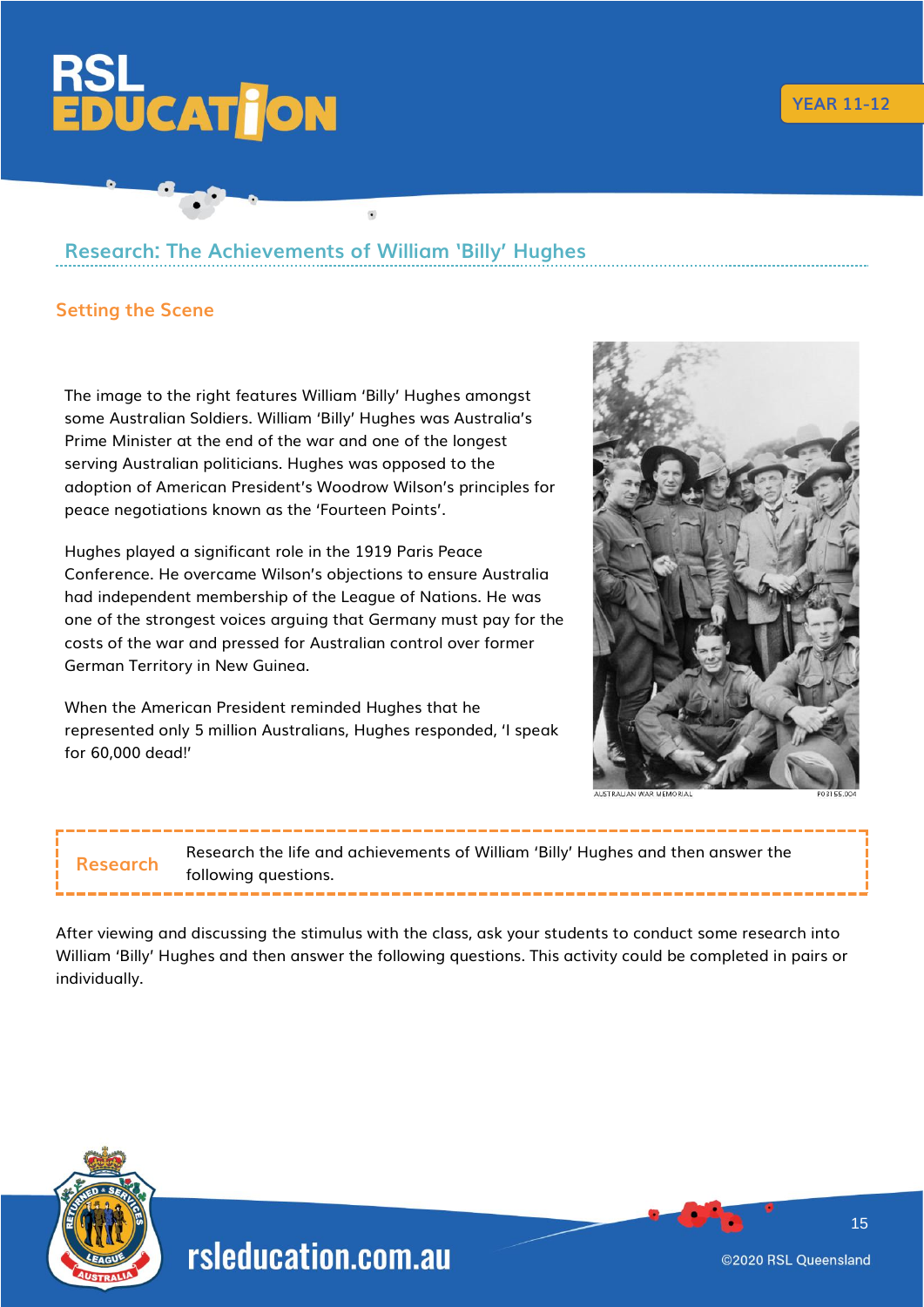## UCAT<mark>ion</mark>

**Q1** Do you think that Prime Minister Hughes involvement in the Paris Peace Conference changed the perceptions of Australia as a nation and in what way?

*Answers will vary but should include items such as:* 

- *Australia was an individual entity separate from Great Britain*
- *It led to Australia being a member of the League of Nations*
- *WWI was seen as the birth of a nation and Prime Minister Hughes contributed to this.*
- *Fostered deeper engagement with the rest of the world by being involved in foreign affairs.*
- *Introduced Australia into the realm of foreign and diplomatic affairs.*

 $\ddot{\phantom{a}}$ 

**Q2** List 5 of William 'Billy' Hughes achievements and explain what their impact was on greater Australian Society.

- *Setup the Australian Metals Exchange removed the German influence and grew the Australian metals industry.*
- *Sugar, Wheat, Wool and Meat were also regulated.*
- *Setup advisory council of science and industry.*
- *Fought for the right to talk on behalf of Australia at an allied conference in Paris to determine economic policies towards Germany- The first participation of Australia at an international conference.*
- *Fought to be a part of the treaty of Versailles and was known for his unorthodox but effective method of getting his point across*
- *Pushed for Australia to have independent membership in the League of Nations*
- *Holds the record for the longest-running continuous service to parliament at 58 years in state and federal politics. He is also the 5th longest serving Prime Minister of Australia which provided Australia with stability.*

William 'Billy' Hughes was given a nickname by ex-servicemen. What was this nickname and why do you think he was given this special nickname?

*Answers to include 'Little Digger' as the nickname. Answers should include any of the following reasons:* 

- *Visited troops on the front line and was passionate about their welfare and reinforcements.*
- *Australian soldiers' Repatriation act of 1917/1918*
- *'Digger' was used as a nickname for egalitarian mateship*



**Q3**

rsleducation.com.au

@2020 RSL Queensland

16

**YEAR 11-12**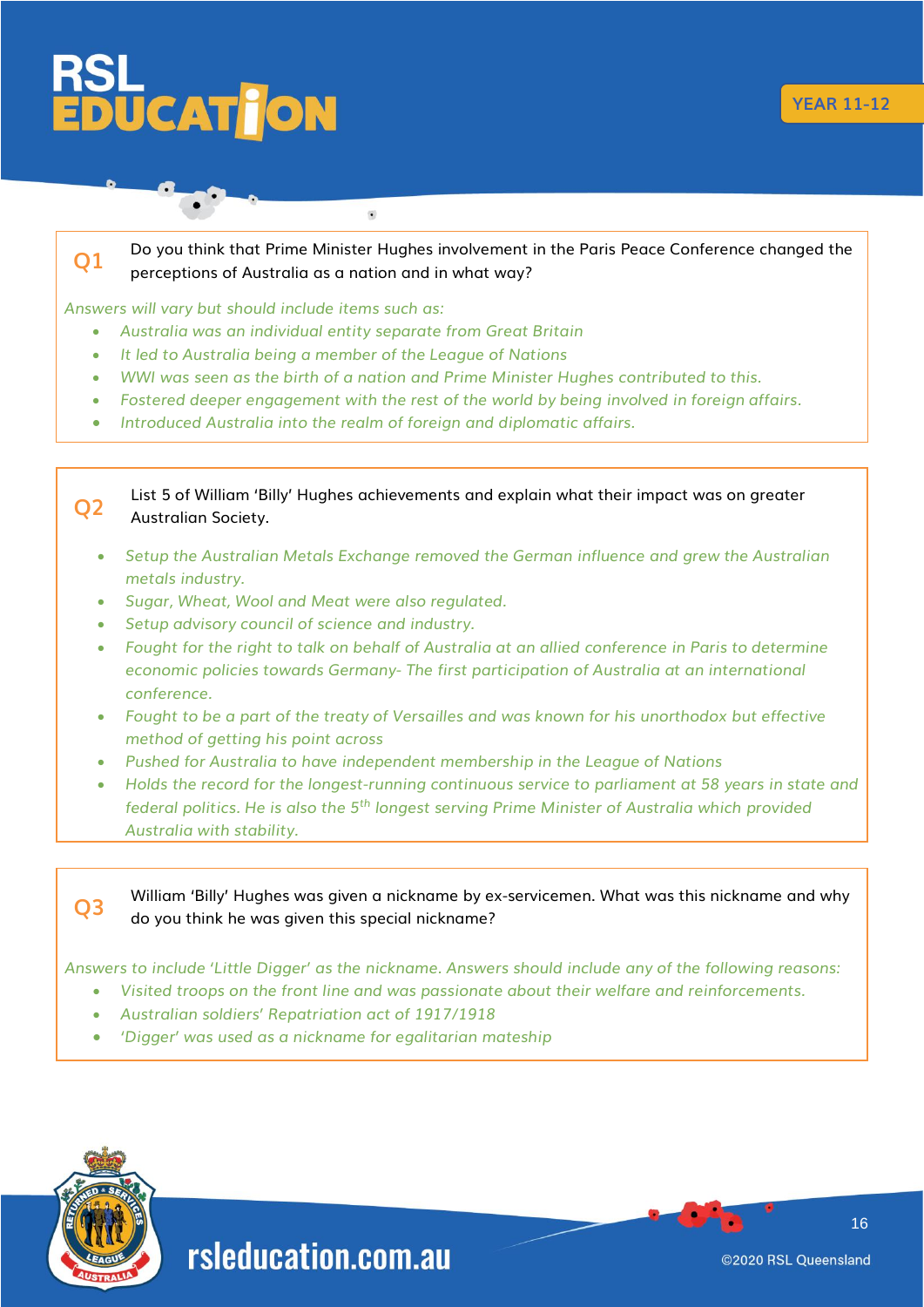## nəl<br>E**ducat<mark>i</mark>on**



**Q4** Do you think that William Hughes should be considered a significant individual in the period 1918-1949? Why/ Why not?

 $\bullet$ 

*Answers will vary according to students' own perceptions with regards to significant individuals and their own definition of what a significant individual is. Answers should include reasons why this person is significant including how his achievements directly impacted Australia.* 

#### **Activity Closure**

In closing discuss William 'Billy' Hughes significance in the development of Australia as a nation and in Australian Society. If you are using this activity as an introduction into the role and impact of other significant individuals perhaps introduce the individual that the students will be studying next.

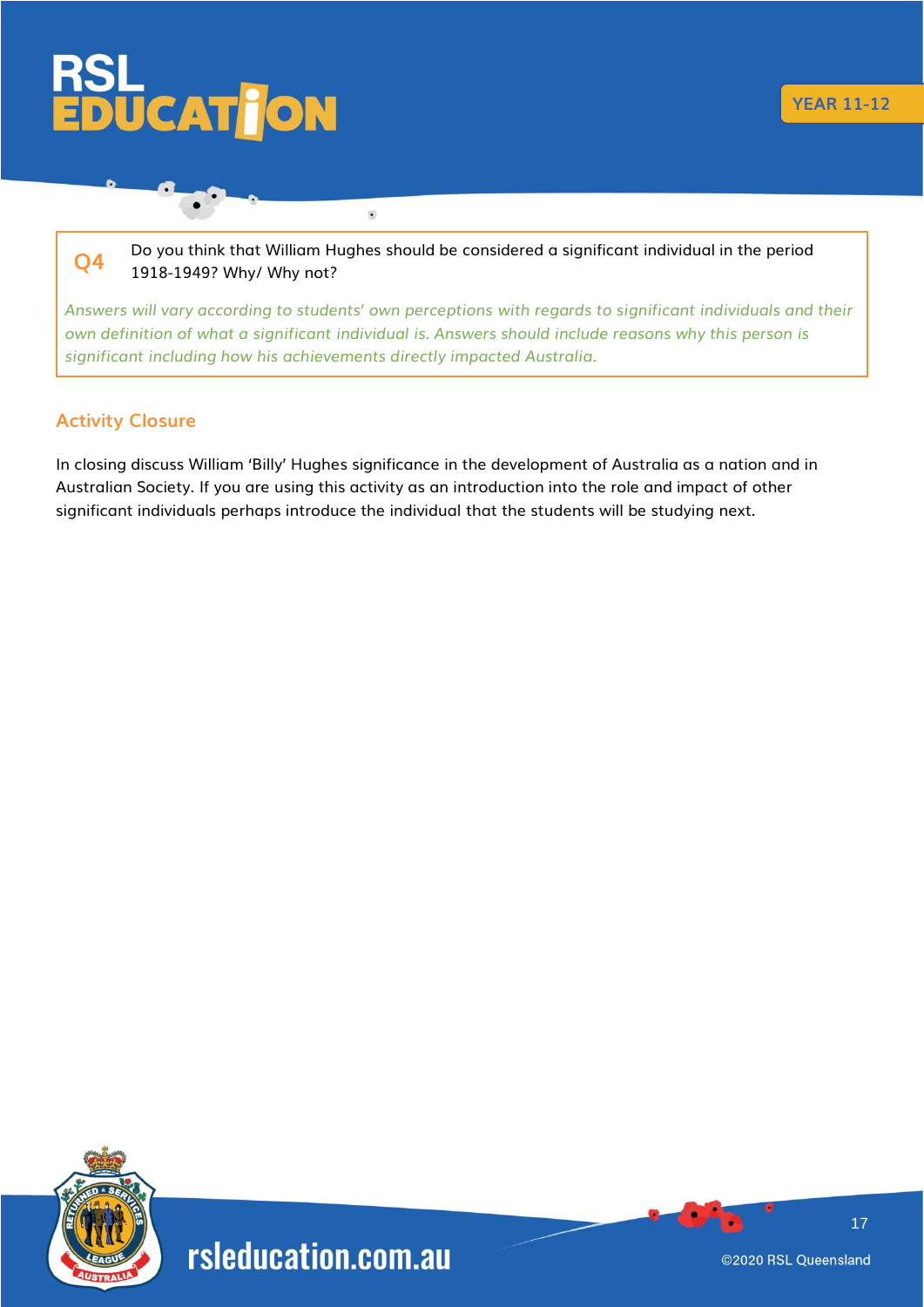## **EDUCAT<mark>i</mark>ON**

**YEAR 11-12**

<span id="page-17-0"></span>**Additional Activities** 

#### **Crossword Puzzle**

|           |   |   |                |         |             |              |         |                |   |                          |   |   |                |           | 1 <sub>W</sub> |
|-----------|---|---|----------------|---------|-------------|--------------|---------|----------------|---|--------------------------|---|---|----------------|-----------|----------------|
|           |   |   |                |         |             |              |         |                |   |                          |   |   |                |           | $\mathsf{H}$   |
|           |   |   |                |         |             |              |         |                |   |                          |   |   |                |           | I              |
|           |   |   |                |         |             | 2H           |         |                |   |                          |   |   | 3 <sub>1</sub> |           | T              |
|           |   |   |                |         |             | $\circ$      |         |                |   | ${}^4C$                  |   |   | N              |           | E              |
|           |   |   |                |         |             | L            |         | 5 <sub>L</sub> |   | $\mathsf{O}$             |   |   | T              |           | A              |
| ${}^6C$   | H | A | ${\sf R}$      | L       | E           | $\mathsf{S}$ | $\sf B$ | E              | A | $\mathsf{N}$             |   |   | E              |           | $\sf U$        |
|           |   |   |                |         |             | W            |         | A              |   | $\sf S$                  |   |   | $\mathsf{R}$   |           | $\sf S$        |
|           |   |   |                |         |             | O            |         | G              |   | $\mathsf{C}$             |   |   | N              |           | T              |
|           |   |   |                |         |             | R            |         | U              |   | ${\sf R}$                |   |   | M              |           | $\sf R$        |
|           |   |   | 7 <sub>L</sub> | I       | T           | T            | L       | E              | D | I                        | G | G | E              | ${\sf R}$ | A              |
|           |   |   |                |         |             | Η            |         | O              |   | $\mathsf{P}$             |   |   | N              |           | L              |
|           |   |   |                |         |             | Υ            |         | $\mathsf F$    |   | $\mathsf T$              |   |   | T              |           | I              |
|           |   |   |                |         |             |              |         | N              |   | $\overline{\phantom{a}}$ |   |   | $\mathsf{C}$   |           | A              |
|           |   |   |                |         |             |              |         | A              |   | $\circ$                  |   |   | A              |           | $\mathsf{P}$   |
|           |   |   |                |         |             |              |         | $\mathsf T$    |   | ${\sf N}$                |   |   | M              |           | $\bigcirc$     |
| ${}^{8}C$ | E | N | $\sf S$        | $\circ$ | $\mathsf R$ | $\sf S$      | H       | I              | P |                          |   |   | P              |           | L              |
|           |   |   |                |         |             |              |         | $\circ$        |   |                          |   |   | $\sf S$        |           | I              |
|           |   |   |                |         |             |              |         | N              |   |                          |   |   |                |           | $\mathsf C$    |
|           |   |   |                |         |             |              |         | $\mathsf S$    |   |                          |   |   |                |           | Y              |

 $\bullet$ 

#### **Clues**

#### **Across Down**

- **6.** The name of Australia's first official War
- Correspondent
- **7.** Nickname given to William 'Billy' Hughes by Australian Soldiers
- **8.** The suppression of information that is
- considered politically unacceptable, a threat to security or sensitive in nature.

- **2.** The biggest Internment Camp in Australia during WWI.
- **3.** German Australians and other German Nationals were forced to live here during WWI in Australia
- **4.** Referendums were held about this fiercely debated topic during WWI.
- **5.** William Hughes pushed for Australia to have independent membership into this after WWI

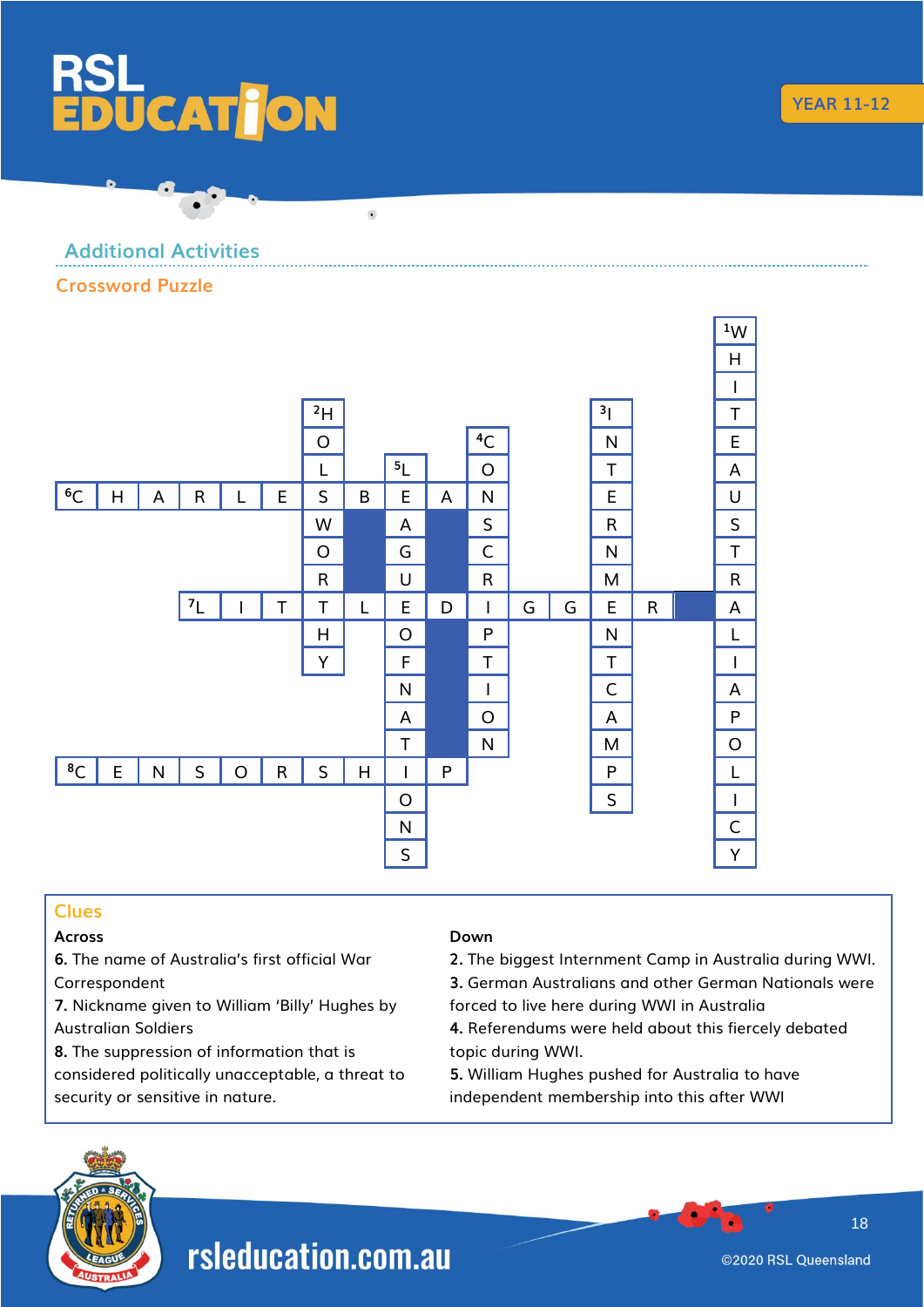# RSL<br>EDUCATION

**Word Search** 

| L            | I            | Τ           | Τ            |             | E                        | D                        | I         | G              | G              | E             | $\mathsf{R}$   | Z                        | W                        | I            |
|--------------|--------------|-------------|--------------|-------------|--------------------------|--------------------------|-----------|----------------|----------------|---------------|----------------|--------------------------|--------------------------|--------------|
| F            | E            | $\mathsf C$ | E            | N           | $\mathsf C$              | U                        | ${\sf P}$ | T              | I              | O             | N              | A                        | Η                        | N            |
| O            | $\mathsf{P}$ | A           | $\mathsf{C}$ | O           | $\mathsf{N}$             | Τ                        | W         | A              | $\mathsf{N}$   | $\mathsf C$   | N              | E                        | $\mathsf I$              | Τ            |
| $\mathsf R$  | O            | L           | G            | N           | $\overline{\phantom{a}}$ | Υ                        | Τ         | O              | $\mathsf E$    | $\mathcal{O}$ | Y              | $\mathsf I$              | T                        | E            |
| E            | A            | L           | Υ            | U           | B                        | E                        | $\sf U$   | ${\sf N}$      | $\overline{1}$ | N             | Υ              | M                        | E                        | $\mathsf R$  |
| I            | $\mathsf{H}$ | T           | $\mathsf{I}$ | O           | E                        | G                        | $\sf S$   | ${\sf R}$      | $\mathsf P$    | $\sf S$       | H              | M                        | A                        | N            |
| G            | $\mathsf{P}$ | $\circ$     | $\mathsf{H}$ | $\bigcirc$  | $\mathsf R$              | $\circ$                  | W         | $\overline{O}$ | $\mathsf R$    | $\mathsf C$   | T              | $\overline{\phantom{a}}$ | U                        | M            |
| N            | D            | E           | ${\sf N}$    | L           | $\sf R$                  | $\overline{\phantom{a}}$ | F         | L              | $\overline{O}$ | ${\sf R}$     | ${\sf R}$      | G                        | S                        | E            |
| $\mathsf{P}$ | W            | N           | E            | $\mathsf S$ | $\overline{\phantom{a}}$ | $\mathsf S$              | L         | N              | $\mathsf{P}$   | $\mathsf I$   | $\overline{O}$ | $\mathsf R$              | Τ                        | N            |
| O            | G            | L           | Н            | Τ           | M                        | Τ                        | U         | Τ              | A              | ${\sf P}$     | W              | A                        | $\mathsf R$              | Τ            |
| L            | N            | $\mathsf I$ | D            | W           | A                        | R                        | A         | U              | G              | T             | $\sf S$        | T                        | A                        | C            |
| $\mathsf I$  | $\mathsf{P}$ | S           | $\mathsf I$  | $\mathsf C$ | A                        | M                        | C         | E              | A              | $\mathsf I$   | L              | $\mathsf I$              | L                        | A            |
| C            | A            | Τ           | P            | R           | $\mathsf{O}$             | ${\sf P}$                | A         | D              | $\mathsf{N}$   | $\circ$       | $\mathsf O$    | $\circ$                  | $\overline{\phantom{a}}$ | M            |
| Υ            | E            | A           | G            | U           | E                        | B                        | E         | $\mathsf R$    | D              | N             | H              | N                        | A                        | $\mathsf{P}$ |
| L            | N            | A           | E            | B           | S                        | E                        | L         | R              | A              | Η             | C              | E                        | N                        | S            |

 $\bullet$ 

|                        | <b>Word List</b>       |                |
|------------------------|------------------------|----------------|
| <b>Internment Camp</b> | Little Digger          | Holsworthy     |
| Duty                   | Conscription           | Immigration    |
| Propaganda             | <b>White Australia</b> | Charles Bean   |
| Foreign Policy         | Call to Enlist         | <b>Berrima</b> |



rsleducation.com.au

©2020 RSL Queensland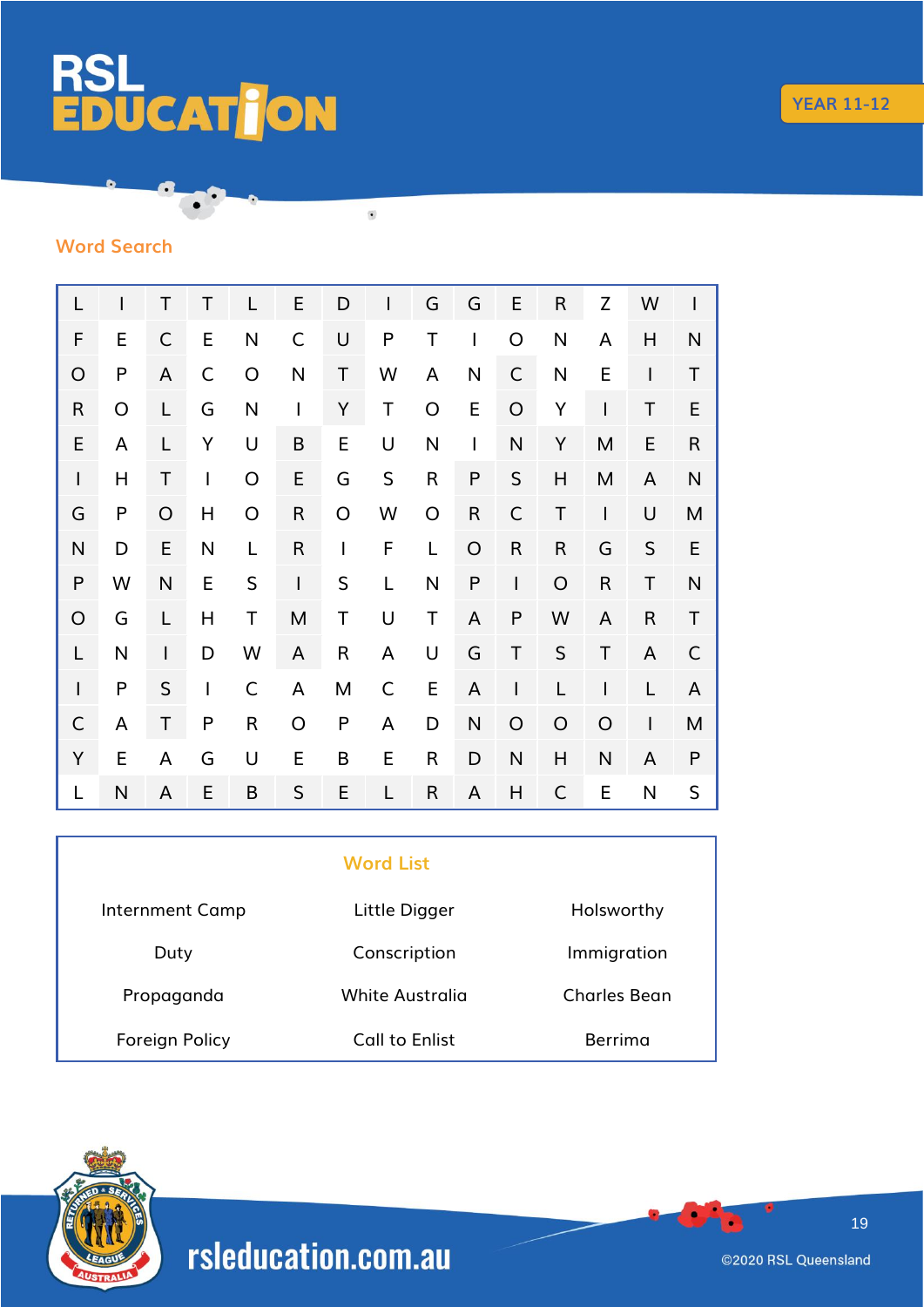### **UCATION**



#### <span id="page-19-0"></span>**Extension Activities**

#### **Activity 1: War Correspondents and Censorship**

Research other Australian War Correspondents from WWII. These could include Alan Moorhead, Osmar White, Chester Wilmot, Ernie Pyle and female correspondents such as Adele Shelton-Smith and Dorothy Drain. Explore the conditions they worked in, how their stories were perceived at home and even the differences encountered between the male and female journalists.

The National Library of Australia contains digital archives of some of the news articles written by these War Correspondents. After reading some of these news articles, assess their credibility into the events of the war and compare their credibility to that of Charles Bean's.  

To further extend on this topic, look at how reporting and the accessibility of information has changed during and between the period of WWI and WWII. This could include the advancements in technology and socioeconomic changes in Australia between 1918 and 1945.  

#### **Activity 2: Propaganda, Marketing and Conscription**

To understand conscription further, your students could conduct research into the conscription debate during WWII. As there was no referendum or plebiscite for this decision, students could have a parliamentary debate concerning this topic as it played out in 1942. Keeping in mind that Compulsory Military Training was re-introduced in 1939 where men could serve in Australia and its territories which at that time included Paper New Guinea. In November 1942 John Curtin the Prime Minister of Australia at the time argued that it was necessary to extend compulsory service into the South-West Pacific Area (SWPA). At the time there was very little public opposition. The act passed in February 1943.  

This extension activity provides students with the opportunity to extend their knowledge, reflect on the topic and consider changes within Australia from 1918 to 1942.

#### **Activity 3: Internment Camps in WWII**

Internment camps were closed in 1920 when the last internees were deported but were re-opened at the commencement of World War II. Internment camps during World War II were different to those in World War I due to their larger populations, different demographics and socioeconomic conditions at the time.  

Students could research internment camps in WWII and compare them to those in WWI. Some items that could be compared include the demographics of the internees, facilities, housing, spare time, food, general provisions and treatment. After conducting the research, students could then compare internment camps in



rsleducation.com.au

©2020 RSL Queensland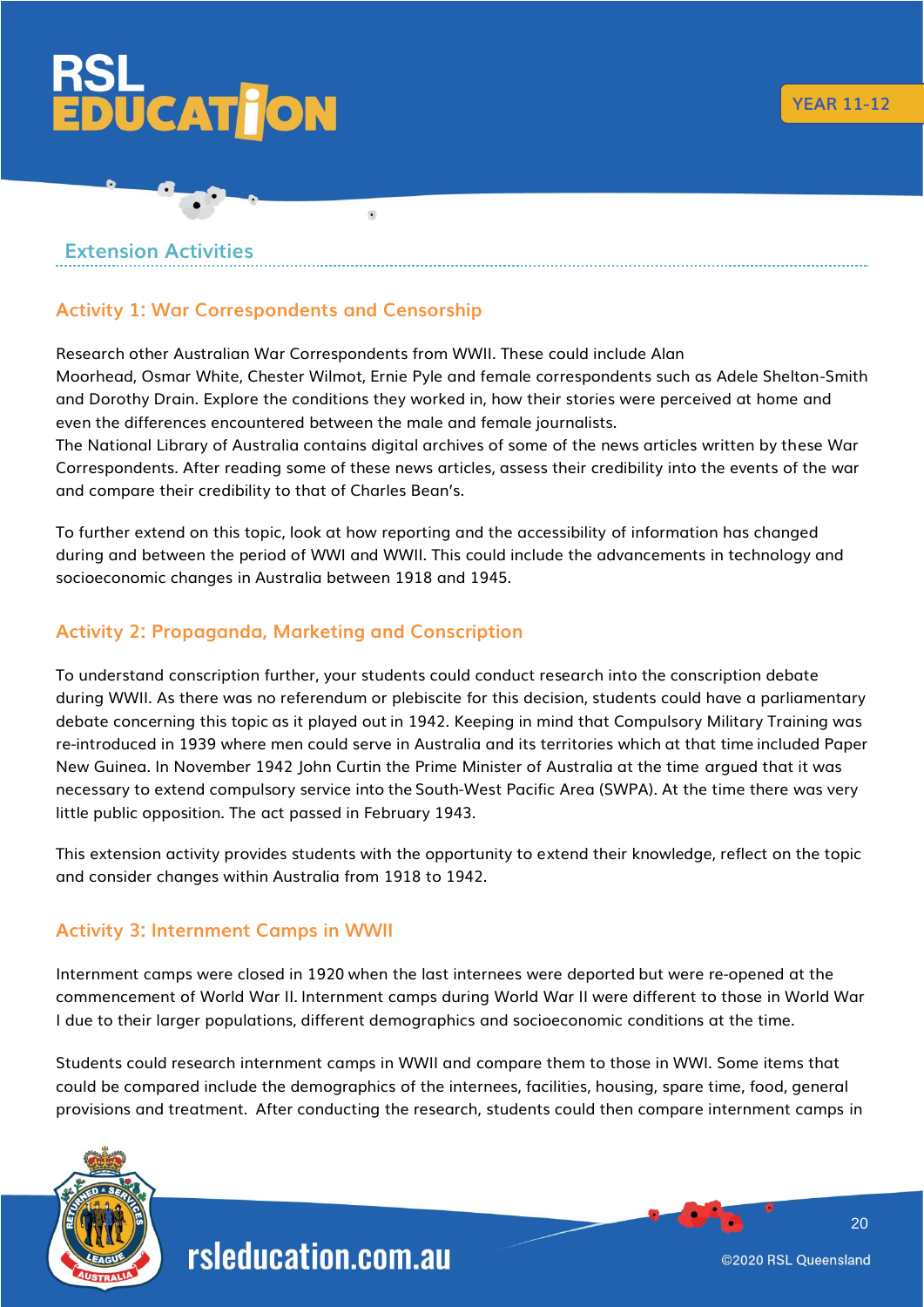# **ÜCATION**

WWII with those of WWI using a table or Venn diagram. Students should also consider the similarities in conditions. Conclude this activity by having a class discussion about the similarities and differences. In this discussion you could discuss the socioeconomic factors that have occurred over the last 20 years and how they might have contributed to these differences.  

 $\ddot{\phantom{a}}$ 

#### **Activity 4: William 'Billy' Hughes**

In this extension activity, students will storyboard the life of William 'Billy' Hughes the Little Digger. To storyboard William Hughes life students will put post-it notes up of significant events, achievements and other noteworthy items they discover under specific headings. Headings can be placed as column headers on a wall and students could use post-its or pieces of card/paper which are then placed under their relevant headers. Instead of using a wall/whiteboard, set up a digital board and ask students to type their answers in. There are a few software products available that could be used, or you could set it up on your smart board.  

To start this activity, divide the class into 6 groups with each group having a different colour post it or card/paper. If you have a large class, you may consider separating you class into 11 small groups and then spread your groups so that one group is looking after each category. For example, in the early life prior to 1884 you could have 3 groups separated across headings categories. Provide each group with the same timeframe to work through each of the headings. This could be as little or as much as you like. Groups are only allowed to place items on the storyboard that have not been added by a previous group.  

The below are some suggested headings and subheadings for this activity.  

- Early life prior to 1884
	- o Education
	- o Career
	- o Family
- First years in Australia
	- o Queensland
	- o New South Wales
- Early pollical career post 1890- 1915
- Prime Minister 1915-1923
	- o During WWI
		- o Post WWI
- Career after 1923
- Personal and family life in Australia

Suggested layout for how the heading and categories would be displayed on the board/wall.



rsleducation.com.au

©2020 RSL Queensland